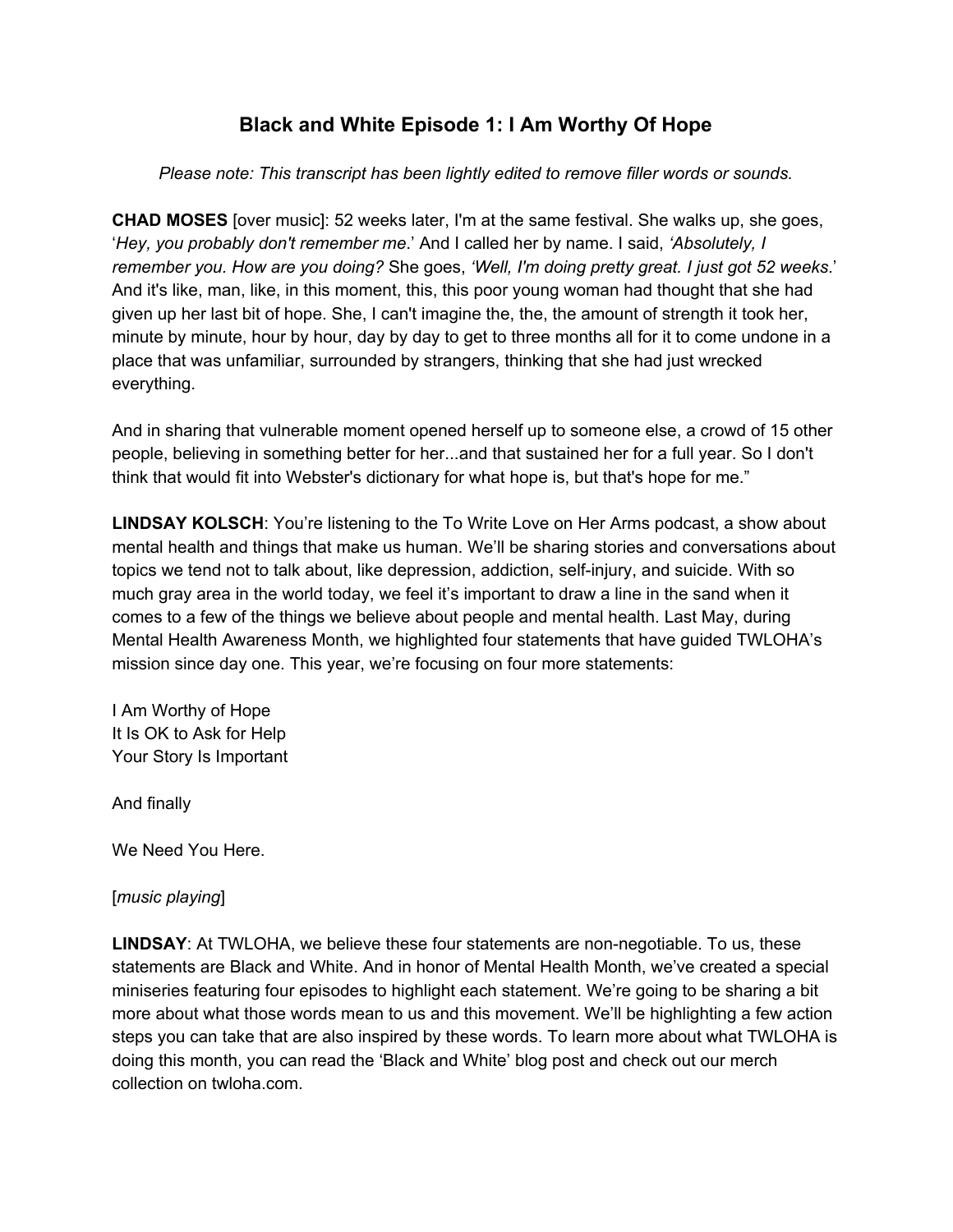Today I'm gonna be joined by Chad Moses, a member of our team. You heard his voice at the top of this episode with an excerpt for that blog. We hope this conversation is encouraging, and we're excited to share it with you.

### [*music playing*]

**LINDSAY**: A quick warning on this episode: There is some strong language used. So please consider that before listening.

### [*music playing*]

**LINDSAY**: Hey guys, this is Lindsay Kolsch. I'm your host for the TWLOHA podcast. I'm joined today by our very own Chad Moses. Chad is the Director of Outreach and someone we've had the pleasure of having on our team for more than 10 years. And so we're excited to keep the conversations going this week about the Black and White Collection. It is in honor of Mental Health Month. And the phrase we're going to talk about today, the phrase we're going to focus on, is 'I Am Worthy Of Hope.' Chad, I'm going to kick it to you here and let you kind of give us the first look at what that means.

**CHAD**: With To Write Love on Her Arms, so often people associate us with our social media or with our website. And you know, when you have conversations revolving around worth online, oftentimes you get this kind of defensive response to it. '*Well, you don't know me*. *You don't know what I'm worth*.' However, every single time this phrase has come up in conversation at a booth, the hope kind of wins the day.

# **LINDSAY**: Yeah.

**CHAD**: That, yeah, there's been times I've been at a music festival and remind someone, '*Hey, you know, you're, you're worth the help, you're worth the hope that you are seeking*.' And they say, '*no, no, I've messed up too many times'* and I just repeat it: '*No, I believe that you're worthy of hope*.' And normally that dissolves into tears and hugs, but it's a phrase that doesn't always impact deeply on the first go around. So yeah, we're inviting you to, to repeat it. We're inviting you to write it down. We're inviting you to have someone speak it to you, at you, even. But yeah, this is not something that we're going to budge on, that you still breathing is proof of the hope that, that is available to you. It's proof of the hope that we see time and time again with every email that comes in, with every handshake at every booth. We see too much hope to believe in a world in which it doesn't exist.

**LINDSAY**: Yeah. I think for me, this phrase, it means a couple things to me, obviously, but the piece that keeps coming back when I look at it...well, one, it's one of the four statements we've been looking at and we will look at this month, it's the one that is an 'I' statement, and I think that's important: *I am worthy of hope* so knowing that hope is the thing that kind of makes it all possible. Right? It keeps you going. It keeps your story keep going. It keeps you moving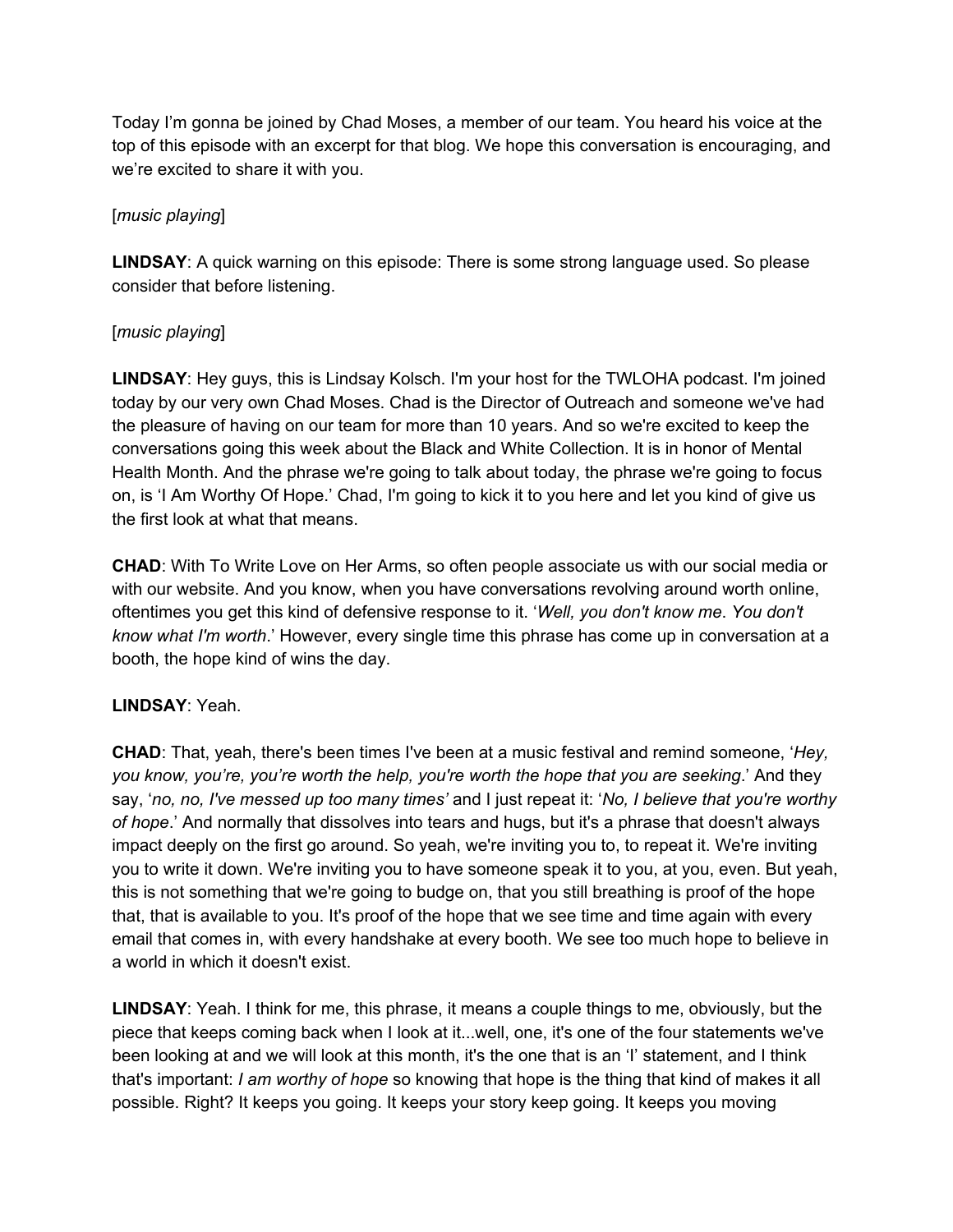towards help. It keeps you moving toward recovery, whatever that looks like. Without hope. I think that it's fair to say you become hopeless. And, and that we know is one of the greatest risks to people dying by suicide, for people just struggling. Like that is...hopelessness is a real risk factor. And not to be too clinical about it, another way to say it might be: Without hope, people actually don't thrive and they, and they don't survive. And so when we say you're worthy of hope, we're saying that you are worthy of a story to keep going. You are worthy of tomorrow. You deserve to have the opportunity to keep going. And hope is a hard word, I think for some people because it, it escapes us.

**LINDSAY**: I think as humans it's the thing we need, like fundamentally we need, but we also don't know how to describe it all the time. So we describe it in experiences, in moments, in feelings. And so because it escapes us, it's not this, it's not this, like, physical thing you can see and look at, we have to do a lot of storytelling around it but we need it. We fundamentally need hope to move forward as, as humans. I think that's just wired in us. And so when we say you're worthy of that, we're really saying you, you deserve it. In your existence, as you breathe, means that this is available to you. And if you, if you don't know where to find it, we're gonna, we're gonna do our best to point to it, but you 100% are...will always be worthy of hope.

**CHAD**: Yeah. And it reminds me of another phrase that we brought up a little under a year ago. We had a lot of fun with this shirt. It was called Universal.

### **LINDSAY**: Yeah.

**CHAD**: And we had maybe, like, two dozen different languages represented on this shirt that all said, "hope." And looking back on the shirt now, we say this word hope, and I'm not even gonna try to pronounce it in all those different languages...but I'm also wondering, like, what kind of contexts rest with that word 'hope.' Across the board, globally, everyone has a word for what we call 'hope.' But you're right, that—

**LINDSAY**: What does it look like? What's it's going to feel like? What can it be?

**CHAD**: Yeah. So while it's universal, while it's wide reaching, while everyone has this mental picture of what hope looks like, it's also specific. It's also catered to your experience that maybe hope looks like just getting through this next hour.

### **LINDSAY**: Yeah.

**CHAD**: Or this next day—

# **LINDSAY**: Exactly.

**CHAD**: Or maybe hope has a bit of a wider horizon and in any of those instances, yeah. You're worthy of that hope. This isn't something that, that you've earned. It's something that is, is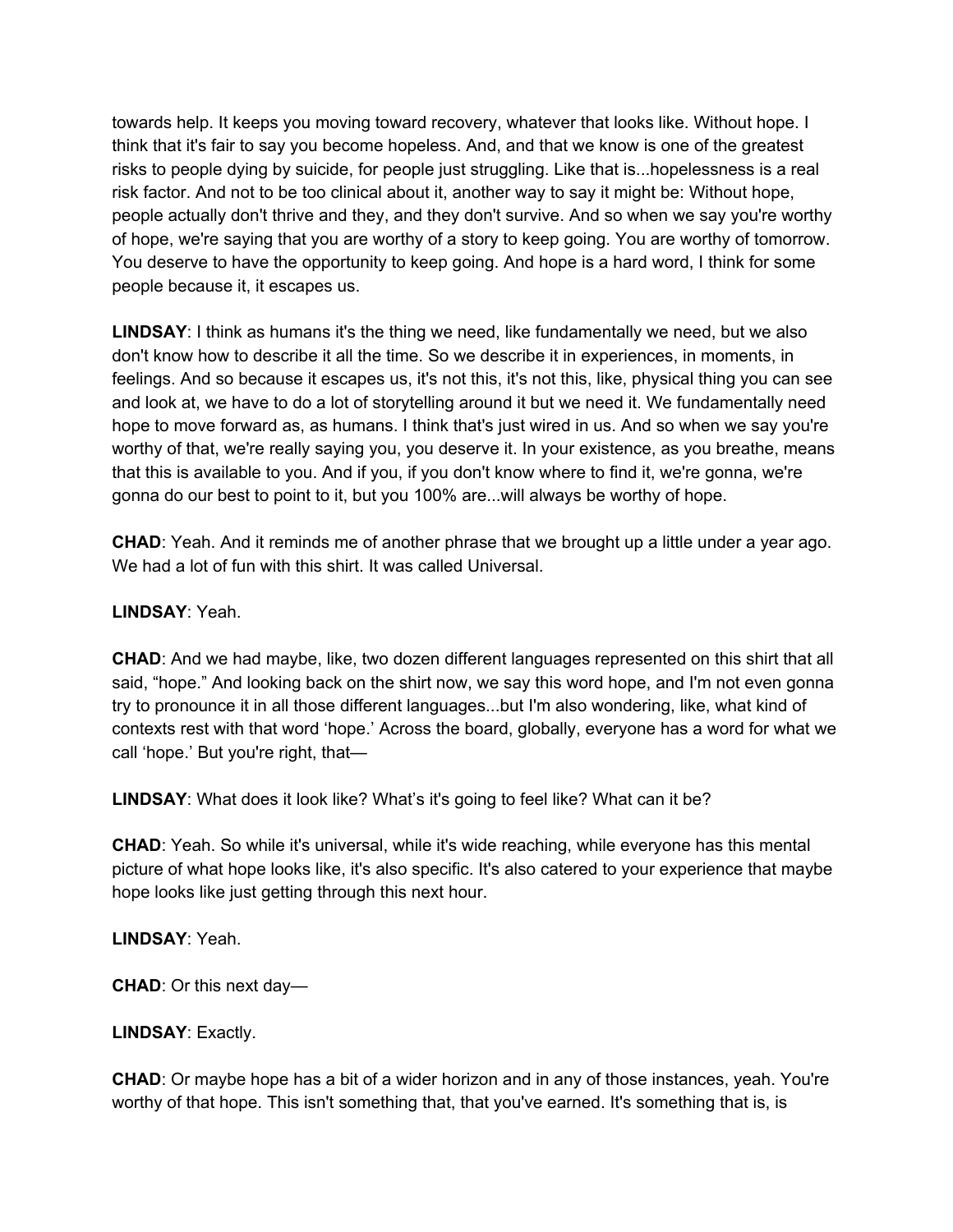granted to you. You are allowed to have this sense of, of belief. You're allowed to have the ability to daydream. You're allowed to share the things that make you smile.

**LINDSAY**: Yeah, for sure. And I, I think about this word a lot actually, hope, which makes sense. That's kind of one of the two sort of foundational things that To Write Love stands on: hope and help, right? And so hope being the, the one that kind of leads the way in a lot of these situations or stories that we encounter.

**CHAD**: So you, you brought it back to our mission statement. So if you are just tuning in for the first time at this podcast and you're wondering who we are, what we do, we describe our activity as one that presents hope and finds help. And whenever we get new interns, I'm always the one that's there, like saying, '*memorize this, memorize this statement*. *This will help explain to your friends and family what the heck you're doing down here*.' But I think that those words are super intentional. Uh, so yes, we find help. We point you in the direction of the actual places where help is available. It's not so easy with hope.

**LINDSAY**: Yeah. I'm wondering in your life, what things have given you hope and maybe describe the experience, like physical, emotional, like can you put yourself in a place or in a time and a season where you were like, 'that gave me hope'?

**CHAD**: Yeah, so for the past 11 years, I've had the opportunity to tour for To Write Love on Her Arms, going to music festivals, and there are festivals that I still put on our calendar because I hope to see people there, people that I've met in years past. I'm thinking of Emily. I haven't seen Emily in two years, but I hope to this year. I don't know how she's doing. Emily, if you're listening, God, I love you and I hope the world is giving you plenty of things to smile about.

# **LINDSAY**: Where'd you meet Emily?

**CHAD**: In New York. Western New York. Okay. Shane. I met Shane at Electric Forest two years ago and this dude just exudes honesty and energy. Shane always brings gifts, whether they're handmade bracelets. He gave me a, a clock, a handmade clock last year. And I don't hope to get a gift from Shane, but I do hope to get a hug from him this year. So, so Shane, if you're listening, man, I can't wait to see you in the ELE crew. I can't describe how, where my heart was physiologically, when you started that question and where it is now, but it's definitely raised.

### **LINDSAY**: Yeah.

**CHAD**: Yeah. I don't know.

**LINDSAY**: It sounds like getting to see people's stories continue or getting to have that brief window in, in their experience, like, kind of checking in with them.

**CHAD**: Yeah.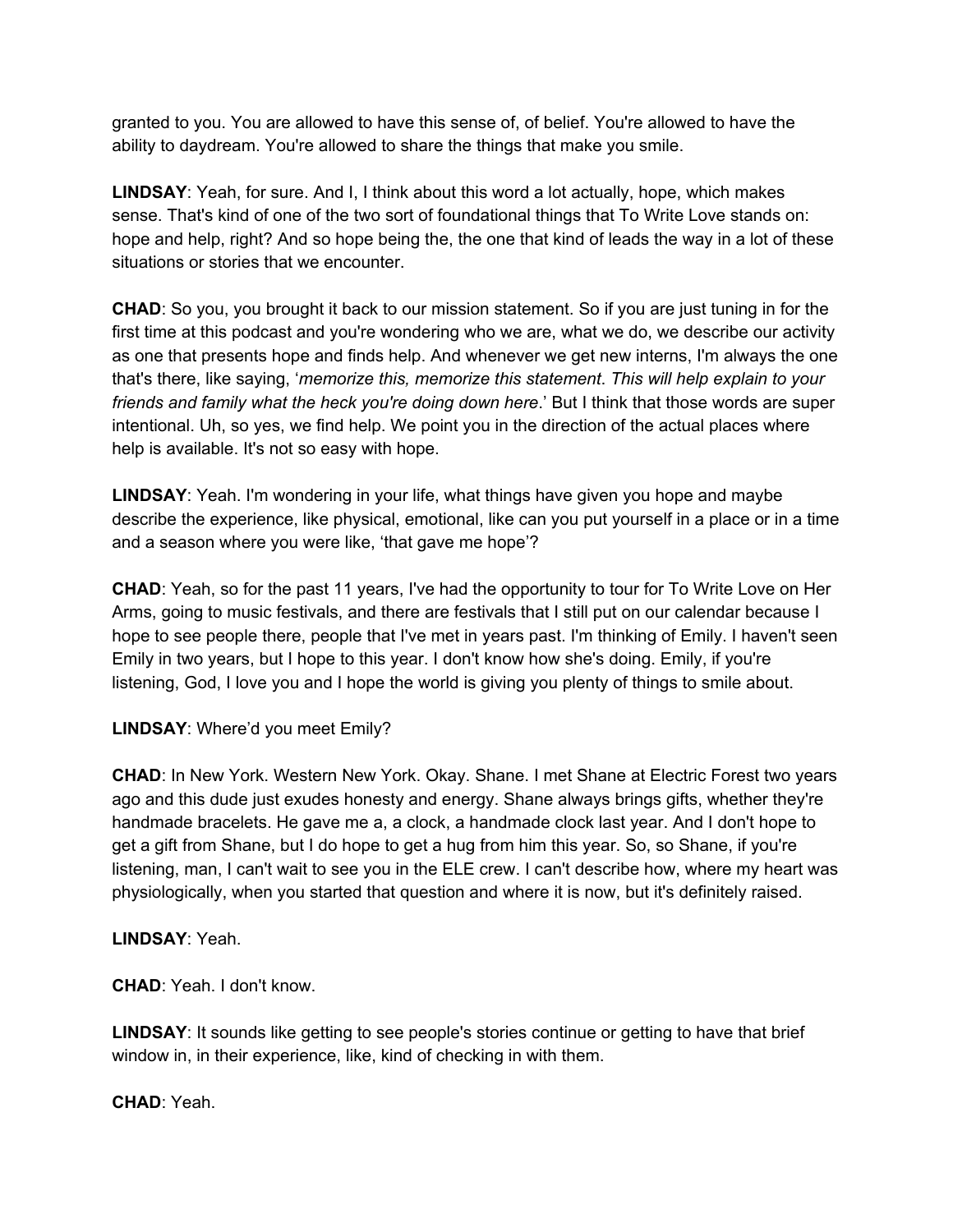**LINDSAY**: That gives you hope personally or—

**CHAD**: Totally, totally.

**LINDSAY**: Hope for them? Like, what's, what are you...

**CHAD**: It gives me hope for them. It gives me hope for this mission that we're doing. It gives me hope for the wider conversation of mental health. It gives me hope for encouraging my team back here. One of my favorite parts of my job is sharing these stories with, with my team members. And yet like, hope doesn't have a deadline. Hope doesn't have a finish line. These hopes that I shared about Shane and Emily, there's never going to be a point where like, okay, I see them this year, that hopes done. It re-ups.

**LINDSAY**: And then I'm kind of curious, as someone, I know you, that you have struggled with depression, I'm curious if you can find a way to share the experience of what hope has meant in that specific experience and maybe different seasons.

**CHAD**: Yeah. I certainly needed people to hope on my behalf.

**LINDSAY**: Okay.

**CHAD**: Uh, for, for seasons of my life.

**LINDSAY**: Yeah. Did you feel hopeless or was it like?

**CHAD**: Sure. Absolutely. It was somewhere on the spectrum between hope does not exist and hope exists for everyone but me.

**LINDSAY**: Hope does not exist as like a thing?

**CHAD**: Period.

**LINDSAY**: That's not real.

**CHAD**: People are just wandering through life as ignorantly as possible. Like, I've found the cheat code that hope doesn't exist in, am I any better for it? You know?

#### **LINDSAY**: Yeah.

**CHAD**: So that, that's a feeling that, that, that nihilism, that despair. And then when I would see people experience legitimate joy and hope, I would say, 'well, then they're just fools. So maybe it does exist, but, but not for me. I've, I've opted out of this.' And over time believing that that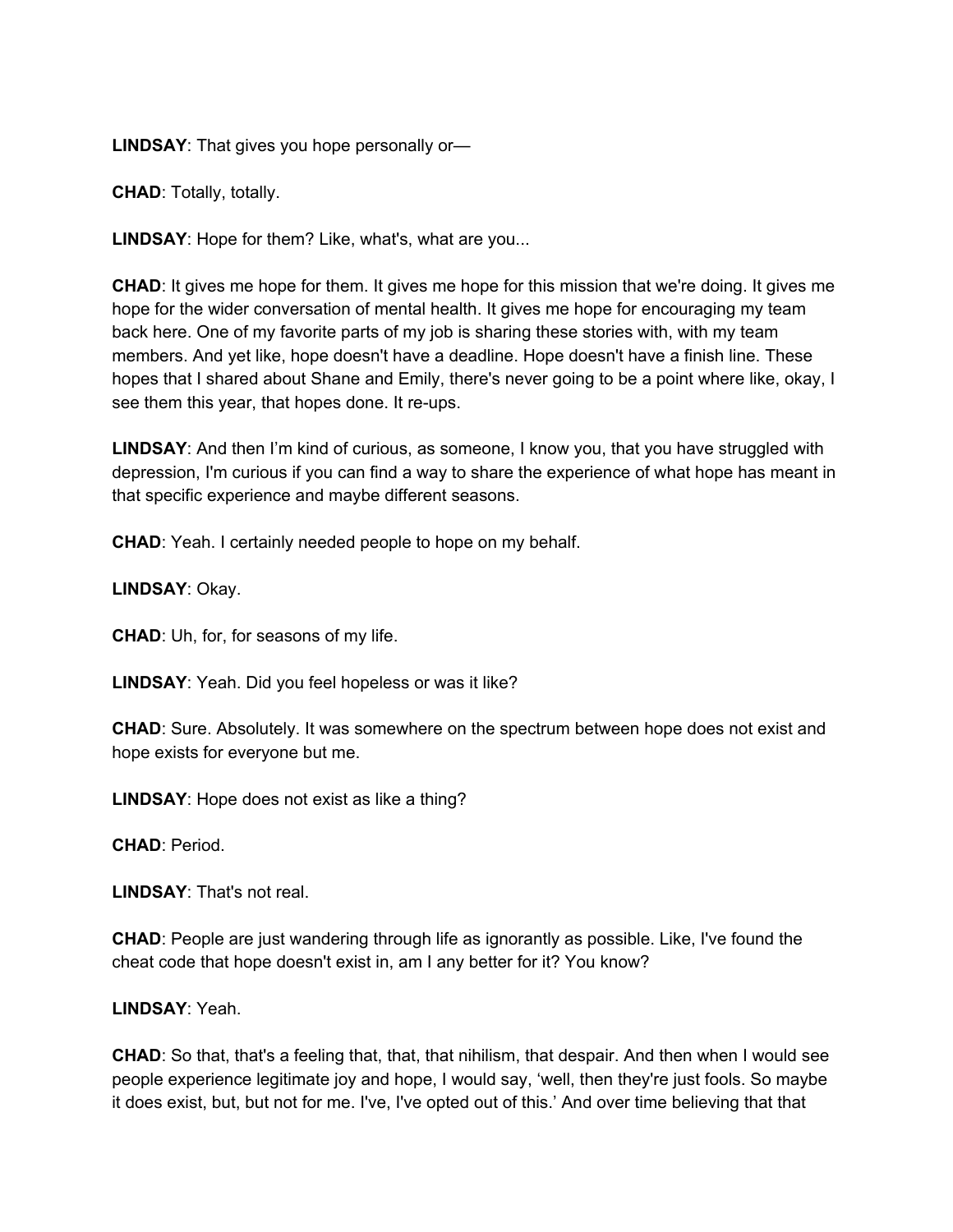opting out may have been permanent and that kind of sends me on that cycle again, that it just doesn't exist. And I had to be shocked awake. I had to have someone who in my, like most liminal state of wanting to give up, someone refused to give up on me.

**LINDSAY**: Yeah.

**CHAD**: So whether I believed in hope or not, didn't matter, that person was hoping for me.

**LINDSAY**: Yeah.

**CHAD**: That what I believed didn't matter as much—and what my friend believed didn't matter as much—as me hearing that they believed in me.

**LINDSAY**: If you couldn't believe it for yourself…

**CHAD**: I needed someone to believe it for me. And in that moment that was enough.

**LINDSAY**: Yeah. And when did you start to believe it? Like when, what was the, '*okay, well, I am seeing some…*'

**CHAD**: Yeah. So if hope is believing in better things and I believe that there were no more better things...This person used their, their time, their presence, their friendship, their attention to point out the more beautiful things and the better things for me.

**CHAD**: And it started small. It started, it started with grass. It started with, with seeing grass start to come back to life when, when spring happened. It started with, it started with seeing a squirrel on my way back from class with a cigarette butt in its mouth. And that just made me laugh for the first time in months.

**LINDSAY**: Absurd. Wonderful.

**CHAD**: It was just so absurd. So I found hope in, in the absurd.

**LINDSAY**: Yeah.

**CHAD**: I found hope in something that was so far out of my field of vision. So yeah, so just little, little moments. It had to start small.

### **LINDSAY**: Yeah.

**CHAD**: Because what I didn't need in that moment with someone giving me a grand vision for my life, like buddy, I don't know if my life is going to last more than a couple months here, so I don't need a vision on life. I just needed something right now. Right here. So yeah, so starting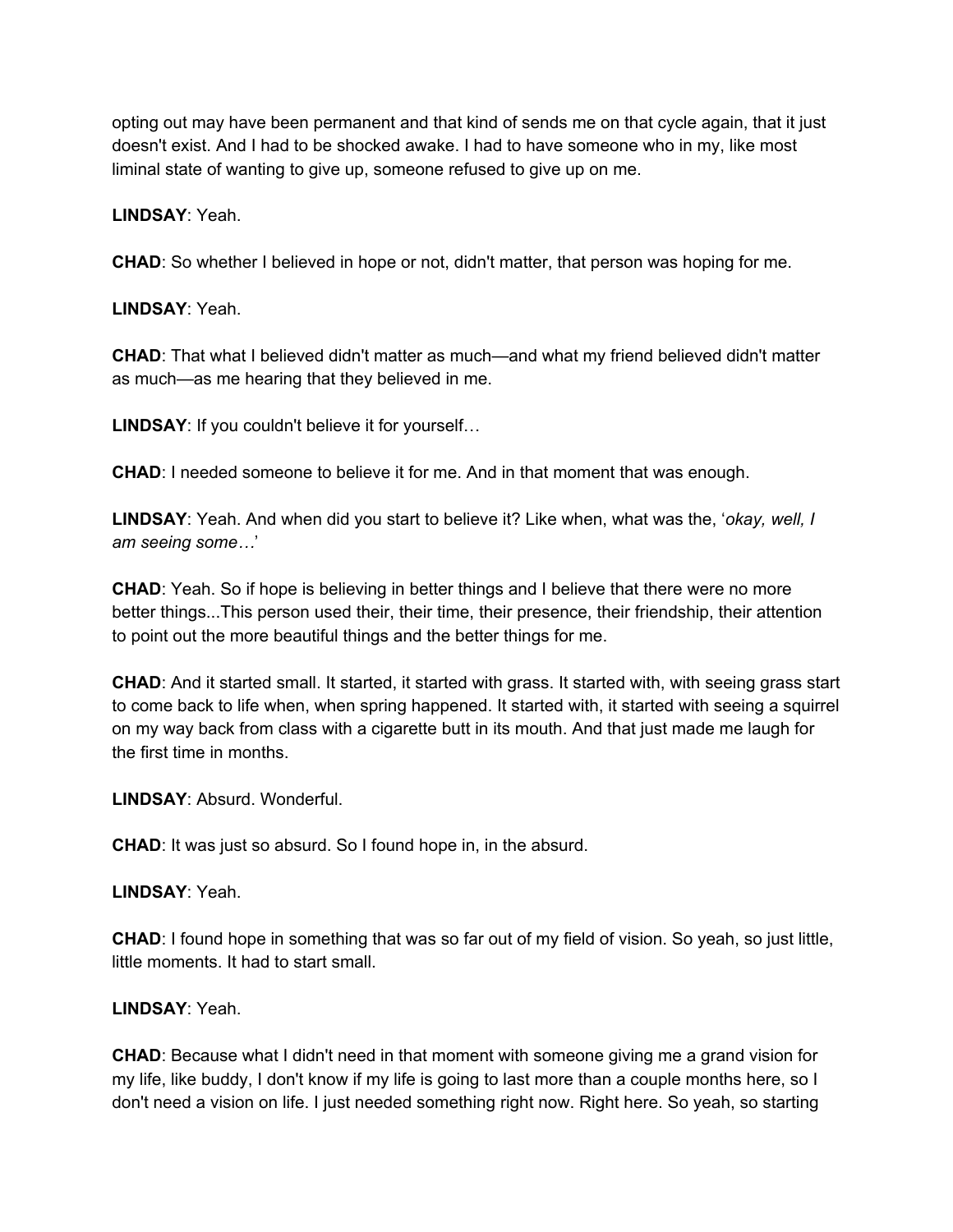small, and keeping it small. Like years later. I mean, I'm 12 years removed from, from those days. Uh, and I still get a kick out of, out of the small stuff.

# [*music playing before break*]

**LINDSAY** [over music]: During Mental Health Month, we're inviting you and supporters everywhere to take this conversation into your community. The Black and White collection of t-shirts and merch is available for a limited time in the TWLOHA Online Store. You can purchase any of the four designs or purchase the collection as a whole. Every order comes with a print and info cards that you can use to start conversations and make an impact in your community. And because we love our podcast listeners, we're offering you 15% off your purchase, to be used at any time throughout the month of May. Enter May15—that's MAY15—at checkout. Thank you so much for your support.

# [*music playing leading back into interview*]

**LINDSAY**: If this phrase feels like it's hard to own, like 'I Am Worthy of Hope,' if that's hard, if that's hard to own, starting small, holding onto it until the small things break through and then you can really hold it, and returning and then and then sharing hope. I think that's kind of the, the cycle that we hope to see play out over this month and then beyond that is that people could start to figure out the things that do give them hope and hold on to them. Making lists. Like we talk about some things you can even do tangibly with this month.

**LINDSAY**: Some of them are small kind of micro-actions things like: Write those down, like, have an inventory, a short little list. Like, wow, the things that brought me hope or the things that brought me out of, kind of that, the heaviness of that season...they might've been absurd. They might have been colors, they might have been a song, they might have been a friend, you know, bringing by your favorite snack on a hard day, or something very small. But I do think hope, while we can't always see it and measure it, we can start to write it down in our story and kind of integrate it into how we see where we're at. And it's OK, I don't know that you can ever have too much of it. You can certainly have too little of it. I just don't think you could have too much. So when you, when you feel overflowing and when you finally have a full cup of, of hope, then, then sharing it, like with the people you mentioned you want to see that's you wanting to give more out.

**CHAD**: Yeah. And the full cup is going to become more full drip by drip.

# **LINDSAY**: Yeah.

**CHAD**: So if despair is, is assuming that the worst is going to happen, the opposite of that is not assuming the best is going to happen. It's actually just saying, '*look, not all the worst things will happen.*' So if need a win, start with just one tiny thing to break that, that losing streak, you know? So it's not a light switch. It's not binary. Life is, is analog. It's not just daytime and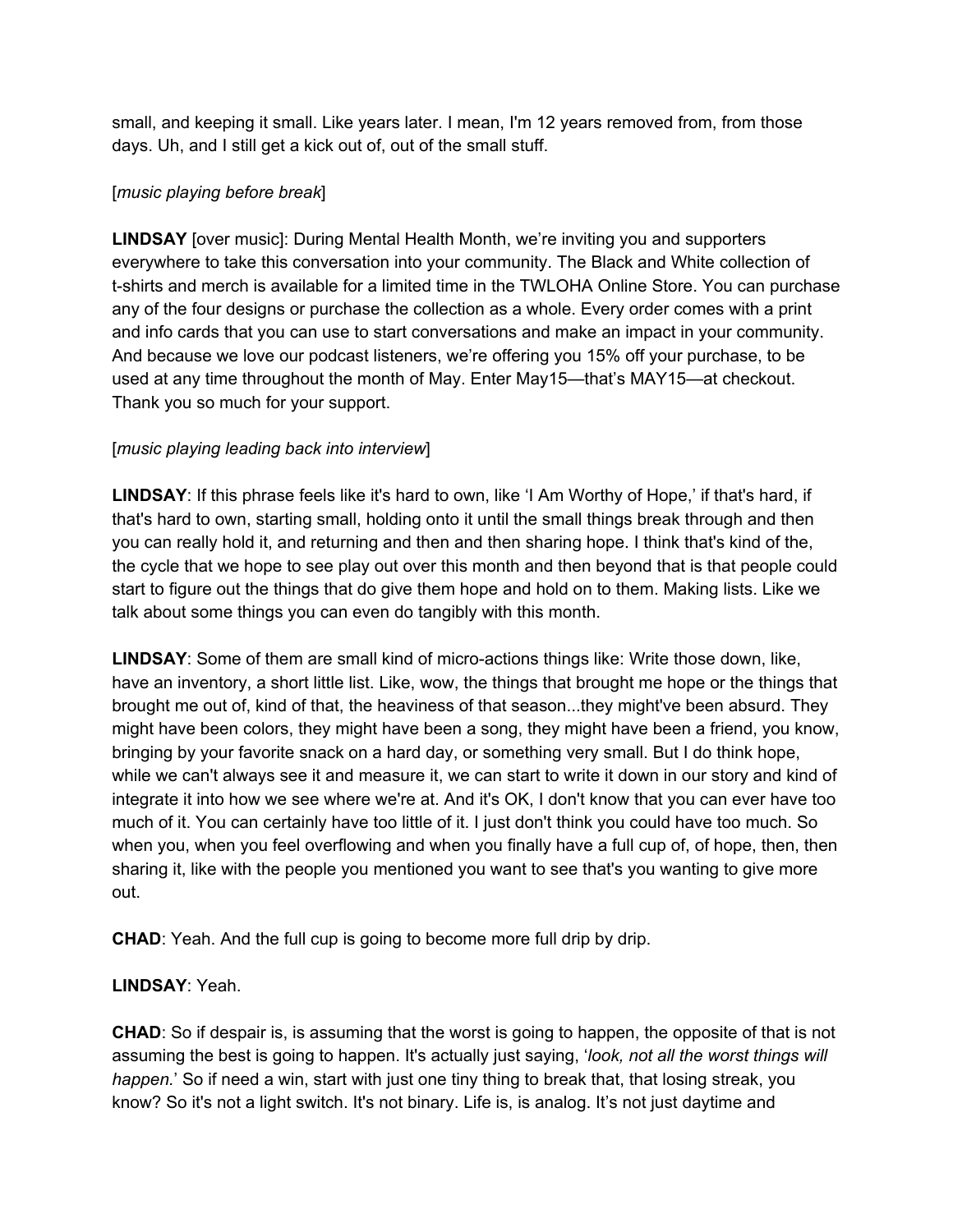nighttime, but we got dusk, we got dawn. We have these, these spaces in between. And I think that's what hope is.

### **LINDSAY**: Yeah.

**CHAD**: I think it's unrealistic to believe that we're ever in this life going to experience only the best things forever. But I think that hope is reminding us, '*look as bad as things get, there's a spark somewhere. There's, there's a spot somewhere. There's a squirrel with a cigarette somewhere that, that can make you smile*.' So yeah, our fight is not to make everything the best ever, but it's to interrupt, kind of, the narrative of hopelessness.

**LINDSAY**: We are encouraging people with each phrase some things that they can do. We talked and touched on a couple of these already for the 'I am worthy of hope,' some small actions people can, can take. I would probably point people first and foremost to the idea of like a little list. It's probably cheesy to call it like a 'hope chest' or 'hope list' or something like that. But you know, but something along the lines of in this moment or as you come across those moments of hope, collect them, gather them, put them all in one place: notes on your phone, something you write down. Maybe it's even just a playlist because those are the songs that, that mean the world to you. Have that for yourself. Take the time to do that for yourself.

**LINDSAY**: And so if you find yourself approaching a crossroads or a season where it's hard to believe that, you can return to the things that remind you that there is hope. That would just be one small thing you can do. The other things would be have the conversation with people who you'd feel comfortable with talking about this idea of: What is hope? What does hope look like to you? It's OK to talk about that. And perhaps that can bring our definition of hope in a personal sense, a little bit broader and kind of more inclusive of some other things. So anything else you would add to that?

**CHAD**: My brain is going to Marie Kondo right now and—

**LINDSAY**: Love her.

**CHAD**: And I think, you know, when you come to these lists, uh, you can write out the things that are giving you life, that are sparking joy, and the things that are, are draining your life. And the reality is when we're talking about issues like depression, when we talk about phases like despair, when we talk about these states that we navigate where any sense of emotion is kind of foreign: crowdsourcing, you know? Find, find people that you trust and say, '*Hey, when was the last time you remember me smiling? Do you remember what we were doing to remember what I was listening to? Do you remember what joke it was*?' And start a list with that. If you can't find that list within your own memory, that's OK. I bet there's other people around you that have been taking good notes on you. And yeah. You know, just see if there is a pattern that emerges, see if, yeah, just these things that, that you almost need to start the engine on hope.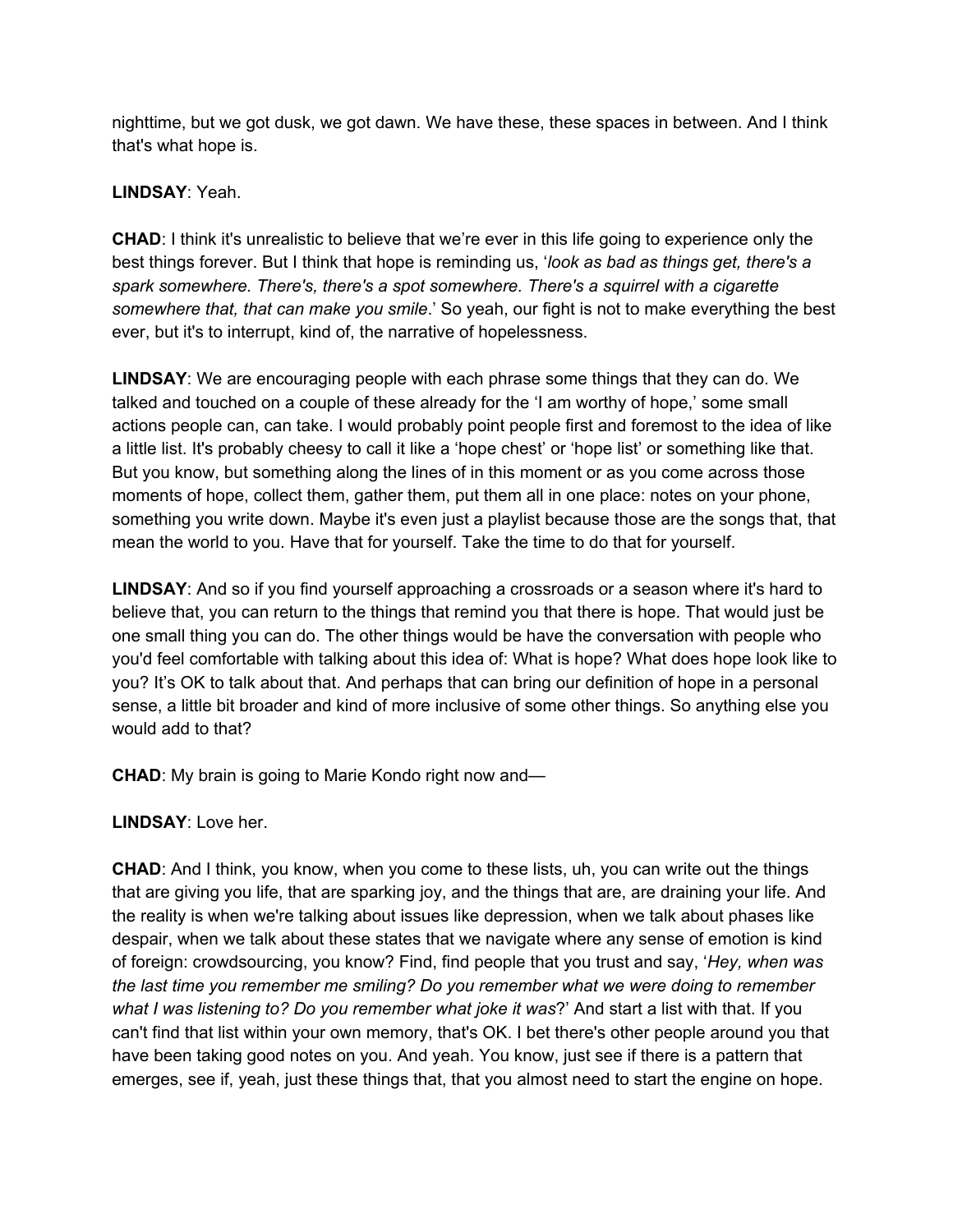That is going to take a couple cranks, is going to take a couple pulls on that generator to, to get it—

### **LINDSAY**: Yeah.

**CHAD**: Actually firing. That all serves a purpose too. But I love that idea of finding, finding the list of things that, uh, that make me smile, that remind me I'm alive.

**LINDSAY**: Yeah. And I wonder if you could share a little bit more because you are a gifted storyteller. I wonder if we could talk a little bit about even why, why, why we share stories, why we share from our blog, people writing their own stories, and why we encourage that. Um, how does that play into that sense of hope or, or the narrative here?

**CHAD**: Yeah, my favorite stories had been the unpredictable ones. And one story that I've certainly shared in other interviews and maybe even on this podcast before, but I don't care. It's my favorite story.

**CHAD**: I was at one of the nation's largest rock festivals, and someone walked by curious about who we are, what we do. I start telling the original story of Renee's first five days in recovery, and before long I had a group of 12 to 15 people sitting at the booth listening to this story. It was really kind of a magical moment of just telling a story and an audience showing up. And at the end I just said, *'Hey, does anyone have any questions*?' And this young woman, um, without even looking up, without putting up a hand, she just spoke up.

**CHAD**: She goes, uh, '*I heard the story about people finding help. I used to believe in that. Uh, I was three months clean, but I just fucked u*p.' And I said, '*well, you know, I think today's a good day to start it again*.' She goes, '*You don't understand. I just came back from using, I just undid everything. I've messed all this up*.' And there's still that crowd of 15 people there. And she still hadn't lifted her head. And I said, '*well, for what it's worth, you've been standing here for 10 minutes. Let's start the clock now you've been clean for 10 minutes*.' She nodded and she walked away and several hours later she shows back up to the booth. I think Metallica was playing, so there was no one walking around. It was, uh, I was starting to count out merch, and she walks back by the booth. I said, '*hey, how are you doing*?' She goes, '*Oh, you remember me*?' I said, '*yeah, you know, I'm just curious how, how your day is going*.' She goes, '*well, I* wanted to walk by to tell you that I'm on my way to the bathroom to flush the rest of my drugs. I *just thought you should know*.'

### **LINDSAY**: Yeah. Wow.

**CHAD**: And I'm like, my God. Like what a story. Thank you so much for sharing. 52 weeks later, I'm at the same festival. She walks up, she goes, *'Hey, you probably don't remember me*.' And I called her by name. I said, '*absolutely, I remember you. How are you doing?'* She goes, '*well, I'm doing pretty great. I just got 52 weeks*.' And it's like, man, like, in this moment that this, this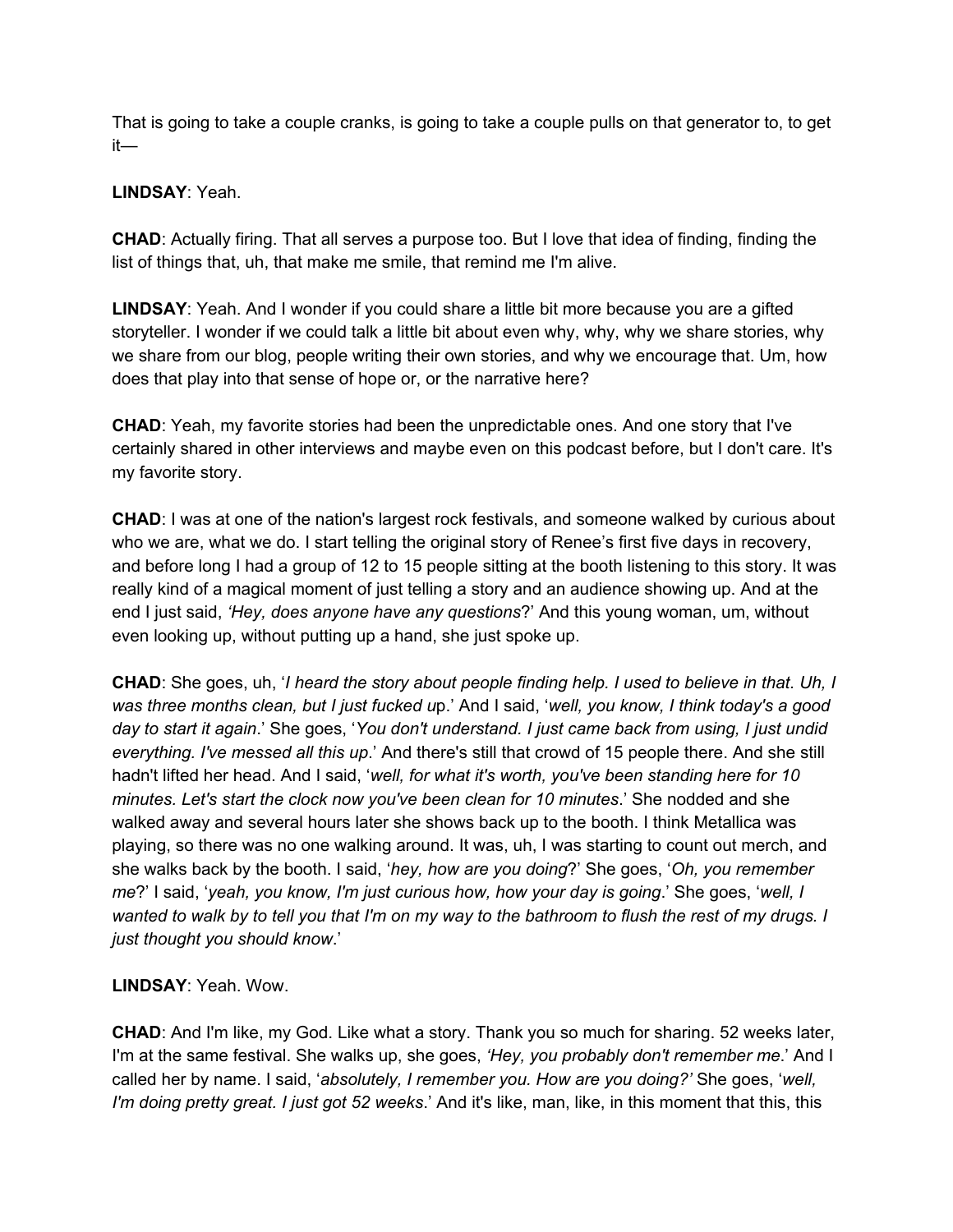poor young woman had thought that she had given up her last bit of hope. She, I can't imagine the, the, the amount of strength, it took her, minute by minute, hour by hour, day by day, to get to three months all for it to come undone in a place that was unfamiliar, surrounded by strangers, thinking that she had just wrecked everything.

**CHAD**: And in sharing that vulnerable moment opened herself up to someone else, a crowd of 15 other people believing in something better for her.

**LINDSAY**: Yeah.

**CHAD**: And that sustained her for a full year, like, man. So I don't think that would fit into Webster's dictionary for what hope is. But that's hope for me. That is my definition of hope is that story at that festival spanning at least a year and now more.

**LINDSAY**: Yeah. I think that does fit actually. I would say that fits.

**CHAD**: Alright, well get on that dictionary.com.

**LINDSAY**: Yeah, Webster. You've got some work to do. Um, cool. So I want to wrap up this particular episode, kind of wondering what you would say to someone who maybe feels like this isn't true, that the statement that we are presenting as a black and white, we one-hundred percent believe is true, um, not to create arguments, but to really hold onto it the I am, I'm worthy of hope. You are worthy of hope. What would you say to that person?

**CHAD**: I'd say if that's hard to believe, we're sensitive to that. We're not going to try to make you recite a creed that you don't believe in.

**CHAD**: But I believe that you're here for a reason. And not just on this planet or existentially here for a reason. I believe you're listening to this podcast. You're on our website. You tracked with our social media because you've trusted us at some point along the way. And we're just asking for you to extend that trust just an inch further into allowing us to say: We believe that you are worthy of hope. And invite you to repeat after me: I am worthy of hope. And maybe it sounds like nonsense and that's okay. We're not going to make you believe it, but, but we'd love for you to say it. And you can say it again and you can say it again and maybe you go days without saying it, but you can push play on this podcast whenever it makes sense for you.

**CHAD**: I am not going to be crossing this finish line before you or without you, so I'm hoping that we meet up. I'm hoping that you'll see all the things that, that I see in you, in this, in us. Yeah, just, just begging you to, to trust us for a little bit longer that when we say this, we mean it: You are worthy of hope.

[*music playing*]